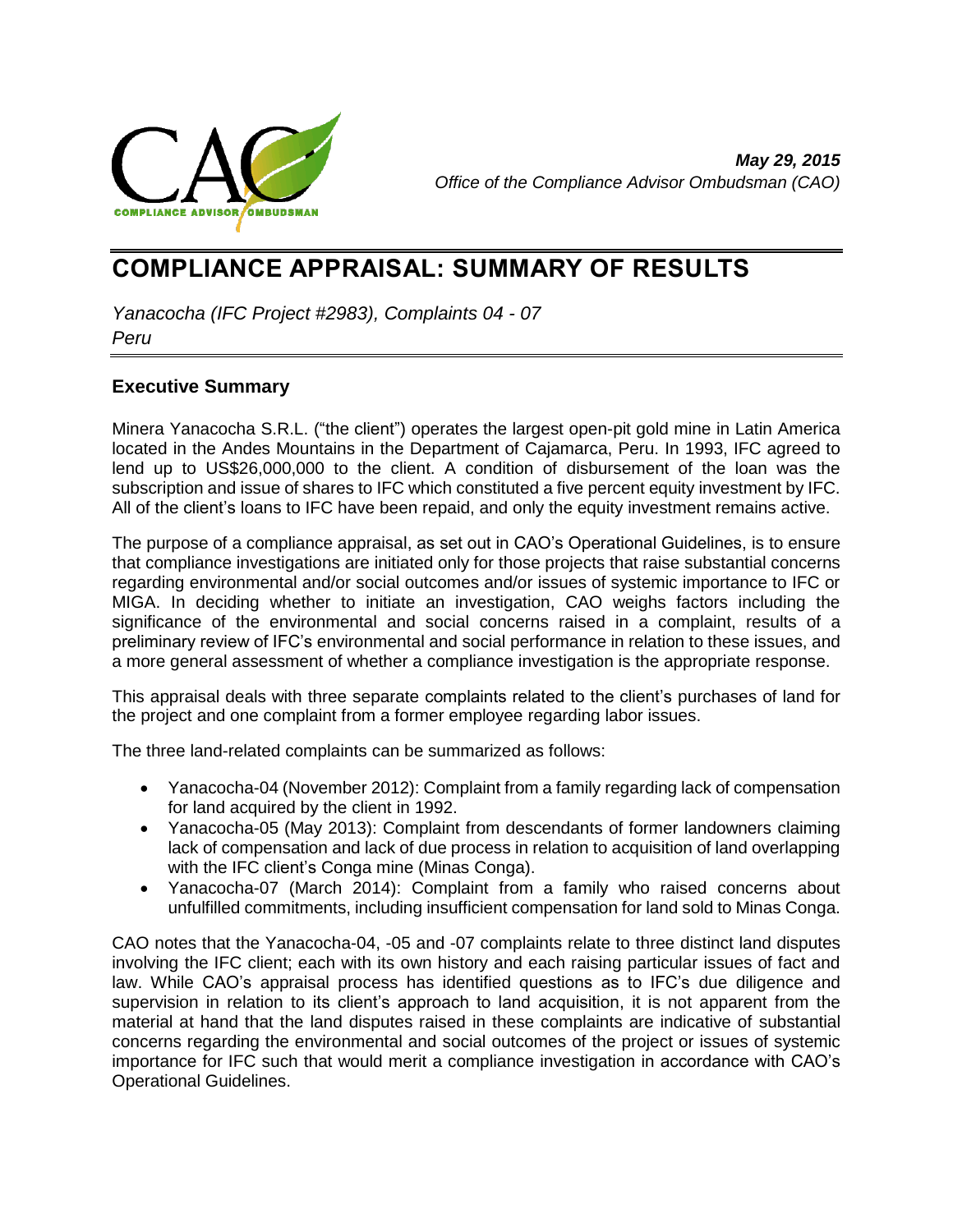The labor-related complaint can be summarized as follows:

 Yanacocha-06 (February 2014): Complaint from a former employee working at the client's La Quinua mine. The Complainant raises concerns about the circumstances around his employment including allegations of wrongful termination and negative effects to his health due to the working conditions at the project site.

CAO acknowledges the seriousness of the issues raised by the complaint at an individual level. However, after careful consideration of the information at hand, it is not apparent that the labor issues raised by the Yanacocha-06 complainant are indicative of substantial concerns regarding the environmental and social outcomes of the project or issues of systemic importance for IFC that would merit a compliance investigation in accordance with CAO's Operational Guidelines.

On the basis of these considerations, CAO has determined to close the four complaints at appraisal and without further investigation. In reaching this conclusion CAO stresses that it makes no finding on the merits of any ongoing disputes between the complainants and the IFC client.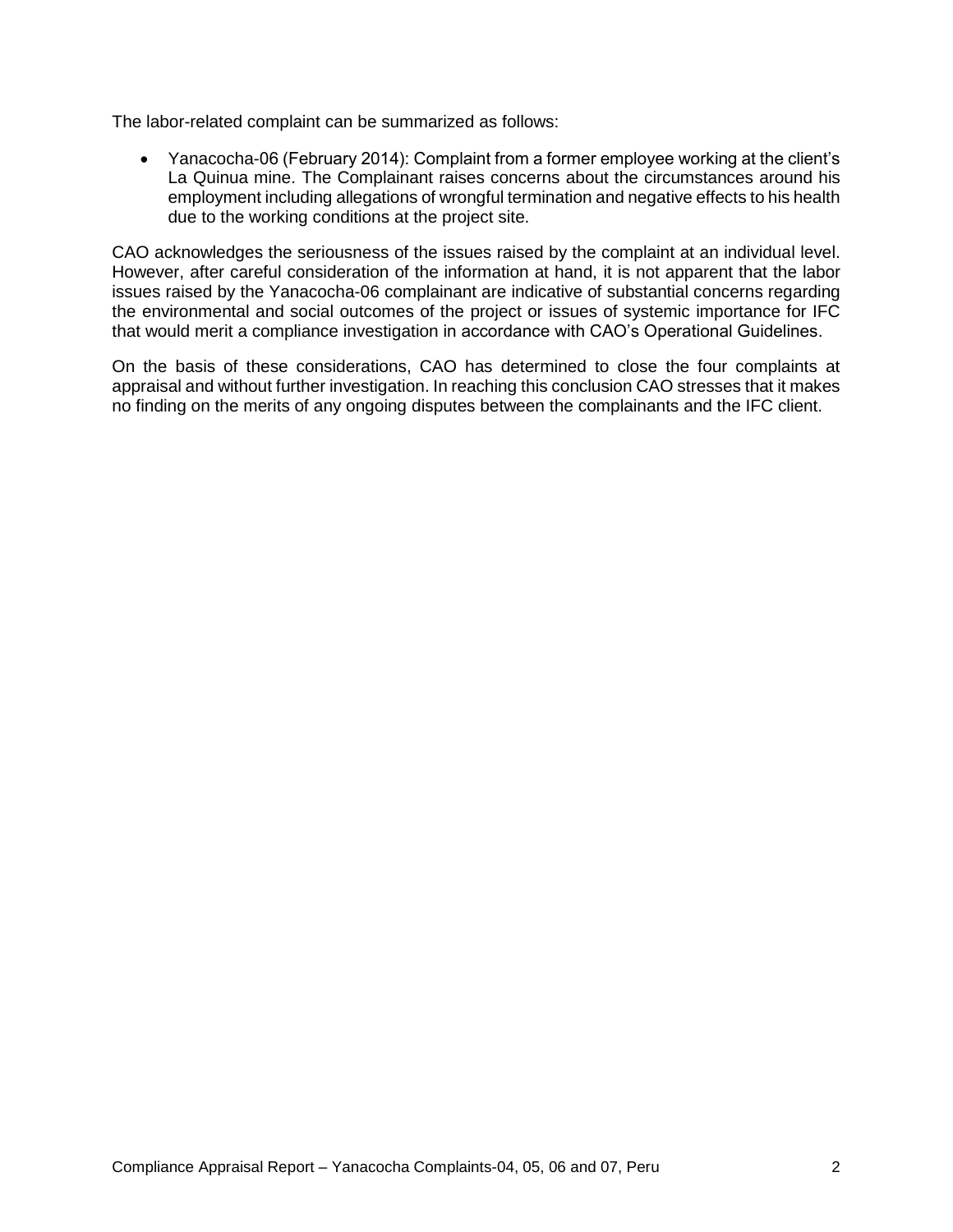## **About CAO**

*CAO's mission is to serve as a fair, trusted, and effective independent recourse mechanism and to improve the environmental and social accountability of IFC and MIGA.*

The Office of the Compliance Advisor Ombudsman (CAO) is an independent post that reports directly to the President of the World Bank Group. CAO responds to complaints from communities affected by development projects undertaken by the two private sector arms of the World Bank Group, the International Finance Corporation (IFC) and the Multilateral Investment Guarantee Agency (MIGA).

For more information about CAO, please visit [www.cao-ombudsman.org](http://www.cao-ombudsman.org/)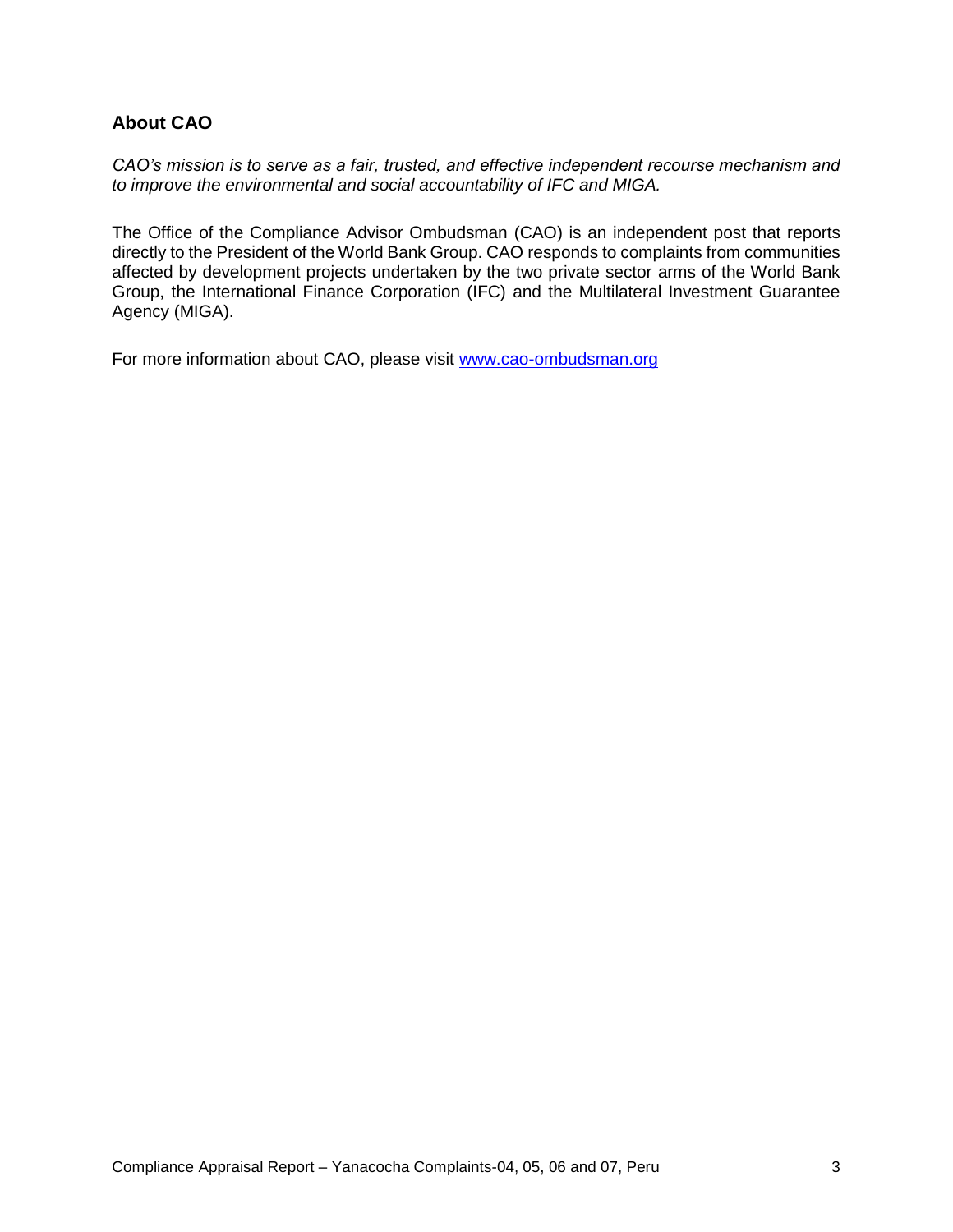## **Table of Contents**

| Τ.   |
|------|
| II.  |
|      |
|      |
|      |
|      |
| III. |
|      |
|      |
|      |
|      |
| IV.  |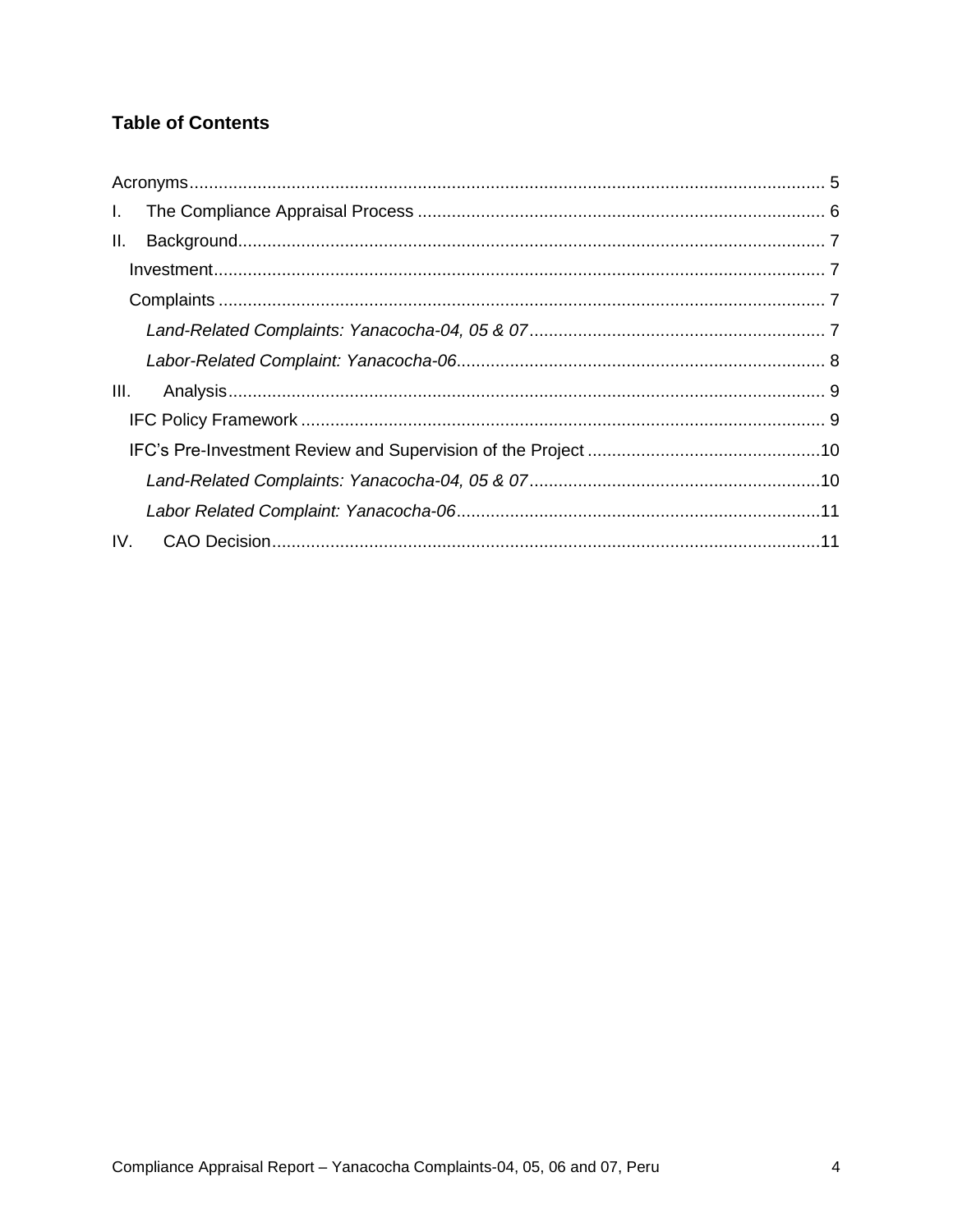## <span id="page-4-0"></span>**Acronyms**

| Acronym     | <b>Definition</b>                                         |
|-------------|-----------------------------------------------------------|
| <b>AMR</b>  | <b>Annual Monitoring Report</b>                           |
| CAO         | Office of the Compliance Advisor Ombudsman (IFC and MIGA) |
| <b>EHS</b>  | Environmental, Health and Safety                          |
| <b>EIA</b>  | <b>Environmental Impact Assessment</b>                    |
| <b>ESRP</b> | <b>Environmental and Social Review Procedures</b>         |
| <b>IFC</b>  | International Finance Corporation                         |
| <b>MIGA</b> | Multilateral Investment Guarantee Agency                  |
| <b>OD</b>   | <b>Operational Directive</b>                              |
| <b>OHS</b>  | Occupational Health and Safety                            |
| <b>PS</b>   | <b>Performance Standards</b>                              |
| <b>TOR</b>  | <b>Terms of Reference</b>                                 |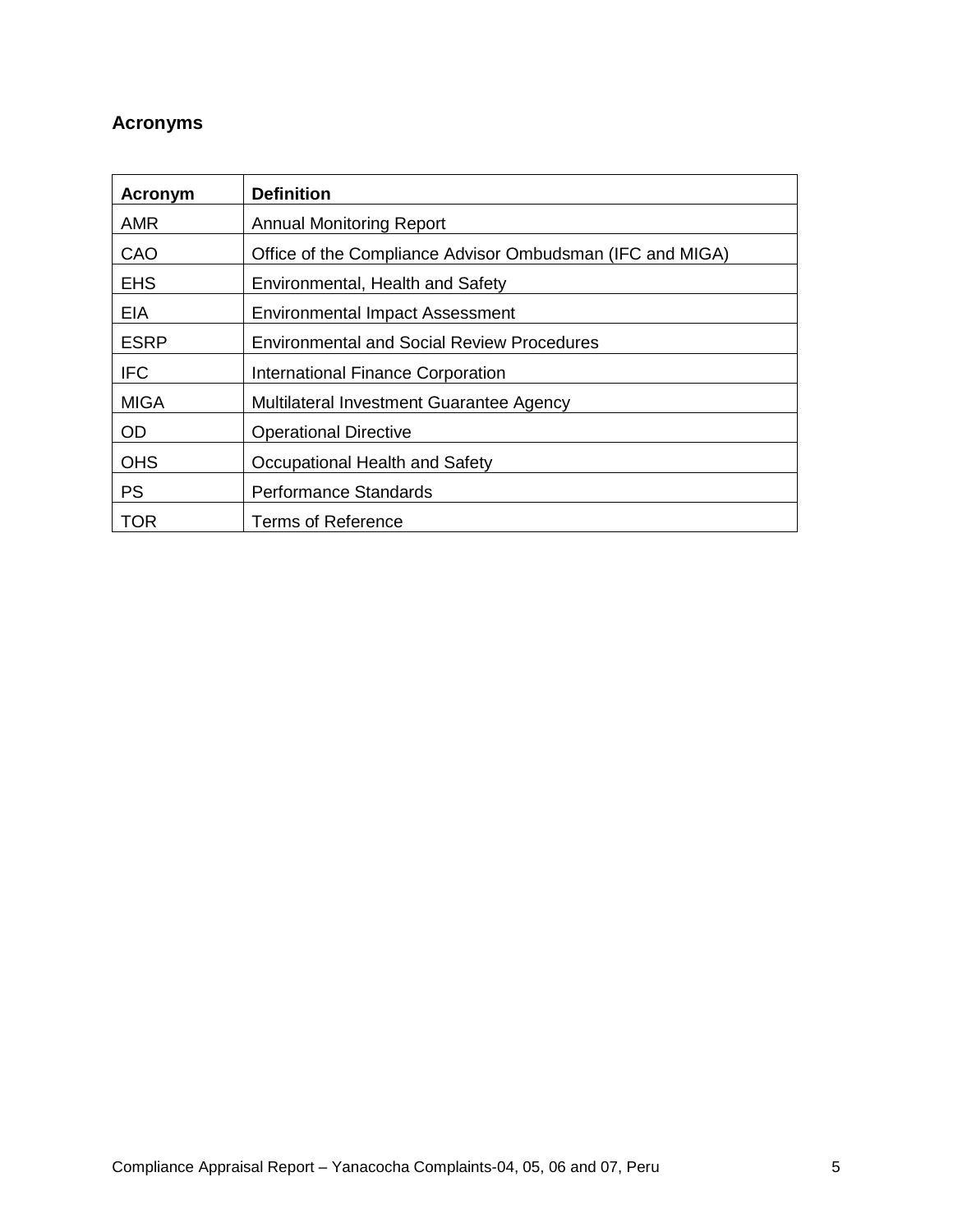## <span id="page-5-0"></span>**I. The Compliance Appraisal Process**

When CAO receives a complaint about an IFC or MIGA project and it is found eligible, the complaint is referred for assessment to determine whether CAO's Dispute Resolution or Compliance function is the appropriate response.<sup>1</sup> If the parties are not willing or able to reach a facilitated solution, or prefer a compliance process to address the issues, the case is referred to the CAO compliance function for appraisal and potential investigation.

A compliance appraisal also can be triggered by the CAO Vice President, senior management of IFC/MIGA, or the president of the World Bank Group.

The focus of the CAO compliance function is on IFC and MIGA, not their client. This applies to all IFC/MIGA business activities, including direct investments, investments through financial markets, and advisory services work. In its compliance function, CAO assesses how IFC/MIGA assured itself/themselves of the performance of its business activity or advice, as well as whether the outcomes of the business activity or advice are consistent with the intent of the relevant IFC/MIGA policy provisions. In many cases, however, in assessing the performance of the project and IFC's/MIGA's implementation of measures to meet the relevant requirements, it will be necessary for CAO to review the actions of the client and verify outcomes in the field.

In order to decide whether a compliance investigation is warranted, CAO first conducts a compliance appraisal. The purpose of the compliance appraisal is to ensure that compliance investigations are initiated only for those projects that raise substantial concerns regarding environmental and/or social outcomes, and/or issues of systemic importance to IFC/MIGA. To guide the compliance appraisal process, CAO applies several basic criteria. These criteria test the value of undertaking a compliance investigation, as CAO seeks to determine whether:

- There is evidence of potentially significant adverse environmental and/or social outcome(s) now, or in the future.
- There are indications that a policy or other appraisal criteria may not have been adhered to or properly applied by IFC/MIGA.
- There is evidence that indicates that IFC's/MIGA's provisions, whether or not complied with, have failed to provide an adequate level of protection.

In conducting the compliance appraisal, CAO will engage with the IFC/MIGA team working with the specific project and other stakeholders to understand which criteria IFC/MIGA used to assure itself/themselves of the performance of the project, how IFC/MIGA assured itself/themselves of compliance with these criteria, how IFC/MIGA assured itself/themselves that these provisions provided an adequate level of protection and, generally, whether a compliance investigation is the appropriate response. After a compliance appraisal has been completed, CAO may close the case or initiate a compliance investigation of IFC/MIGA.

Once CAO concludes a compliance appraisal, CAO advises IFC/MIGA, the president of the World Bank Group, and its board of the results. CAO also advises complainants that the compliance appraisal has been completed. A summary of all appraisal results is made public. If CAO initiates a compliance investigation as a result of the appraisal, CAO will draw up Terms of Reference (TOR) for the compliance investigation in accordance with its Operational Guidelines.

 $\overline{\phantom{a}}$ 

<sup>1</sup> The process as set out here is summarized from CAO's Operational Guidelines (2013), paras. 4.1 & 4.2. <http://www.cao-ombudsman.org/howwework/2012OperationalGuidelinesUpdate.htm>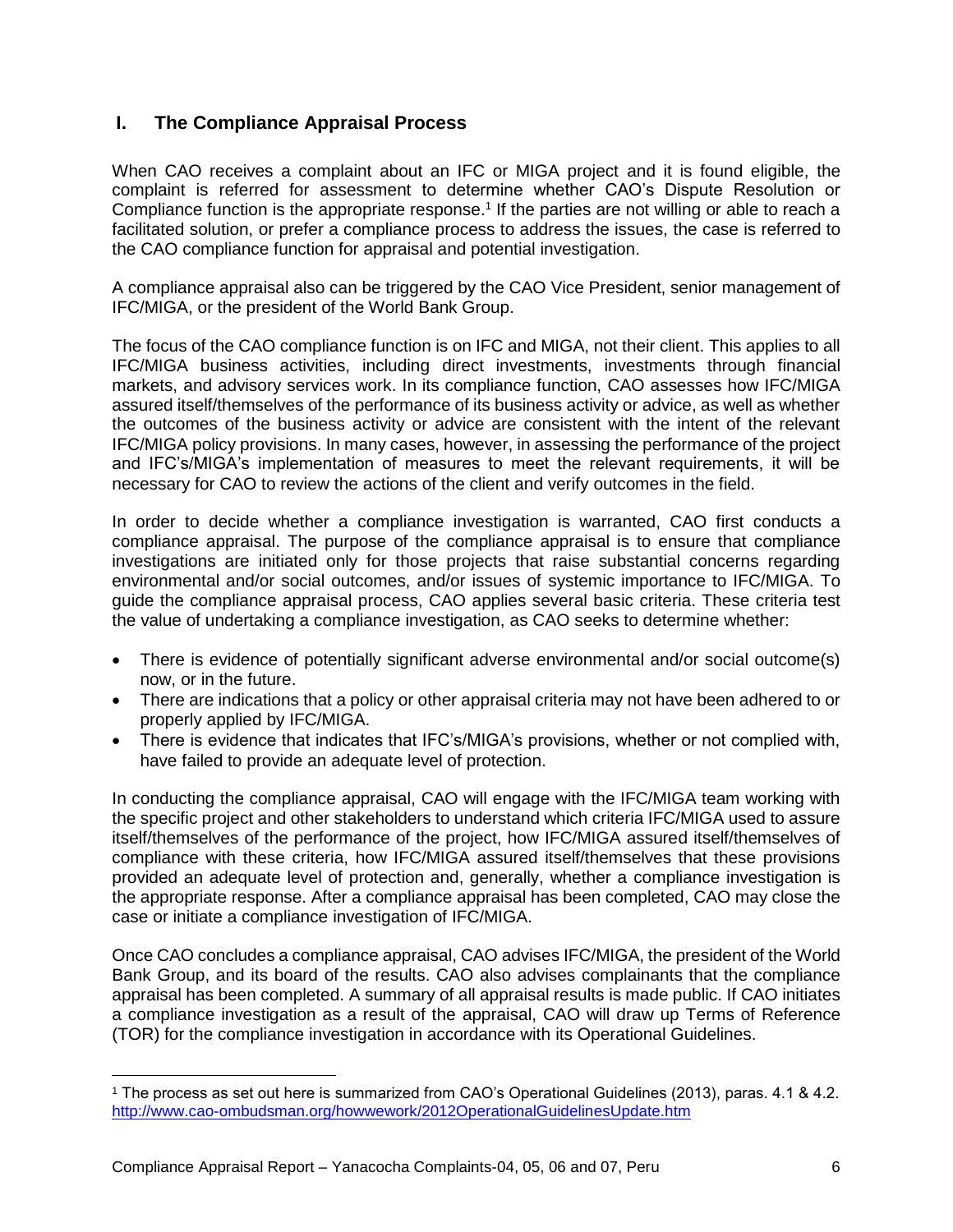## <span id="page-6-0"></span>**II. Background**

### <span id="page-6-1"></span>**Investment**

Minera Yanacocha S.R.L. ("the client") runs the largest open-pit gold mine in Latin America, located in the Andes Mountains in the Department of Cajamarca, Peru.

Since 1993, IFC has committed three loans to finance the capital expenditure programs for three of the client's open-pit mines, Carachugo, Maqui Maqui, and La Quinua. IFC simultaneously bought five percent of the company's shares. IFC and the client subsequently signed amendments to the loan agreements in 1993 and 1994 and another amendment to the equity agreement in 1997. As disclosed by the IFC this is a category A project indicating that it has potential significant adverse environmental or social risks and/or impacts that are diverse, irreversible or unprecedented.

In 1999, IFC disbursed an additional loan to finance the construction and development of the La Quinua mine. All loans were fully repaid by 2005. IFC's equity investment in the client remains active today.

In addition to its existing operations, the client is pursuing the development of a new mine, Minas Conga, which it acquired in 2001.

#### <span id="page-6-2"></span>**Complaints**

This compliance appraisal deals with four separate complaints received by CAO between 2012 and 2014, three relating to land disputes and one relating to labor issues. The section below summarizes the positions of the parties as set out in the complaints and CAO's assessment reports. Given the purpose of a compliance appraisal and CAO's mandate in relation to IFC's compliance with its environmental and social policies, this report reaches no conclusion as to the merits of the particular disputes between the complainants and the IFC client.

#### <span id="page-6-3"></span>*Land-Related Complaints: Yanacocha-04, 05 & 07*

#### *Yanacocha-04*

In November 2012, CAO received a complaint (Yanacocha-04) from an individual on behalf of his family. The complainants acknowledge that the family sold some portions of their land to the IFC client. However, they claim that the client is using other portions of their land, acquired in 1992, that the company did not rightfully purchase, and which should have remained the property of the family. The complainants also allege that the client has initiated legal proceedings against them in relation to ownership of the land. $2$ 

As set out in CAO's assessment report for the Yanacocha-04 complaint, the client holds that they are able to document the purchase of the land in question. The company claims that its purchase agreements in relation to most of the parcels purchased have been duly registered in accordance with Peruvian law. The company also notes that Peruvian law provides for adverse possession of land after 10 years and states that in some cases they are seeking to regularize titles that they rightfully acquired have had in their possession for over 20 years.<sup>3</sup>

#### *Yanacocha-05*

l

<sup>&</sup>lt;sup>2</sup> Yanacocha-04/Cajamarca Complaint:<http://goo.gl/c1K7s7> (Accessed May 19, 2015)

<sup>&</sup>lt;sup>3</sup> CAO. Assessment Report: Yanacocha-04 (May 2013): <http://goo.gl/lYVmqh> (Accessed May 19, 2015)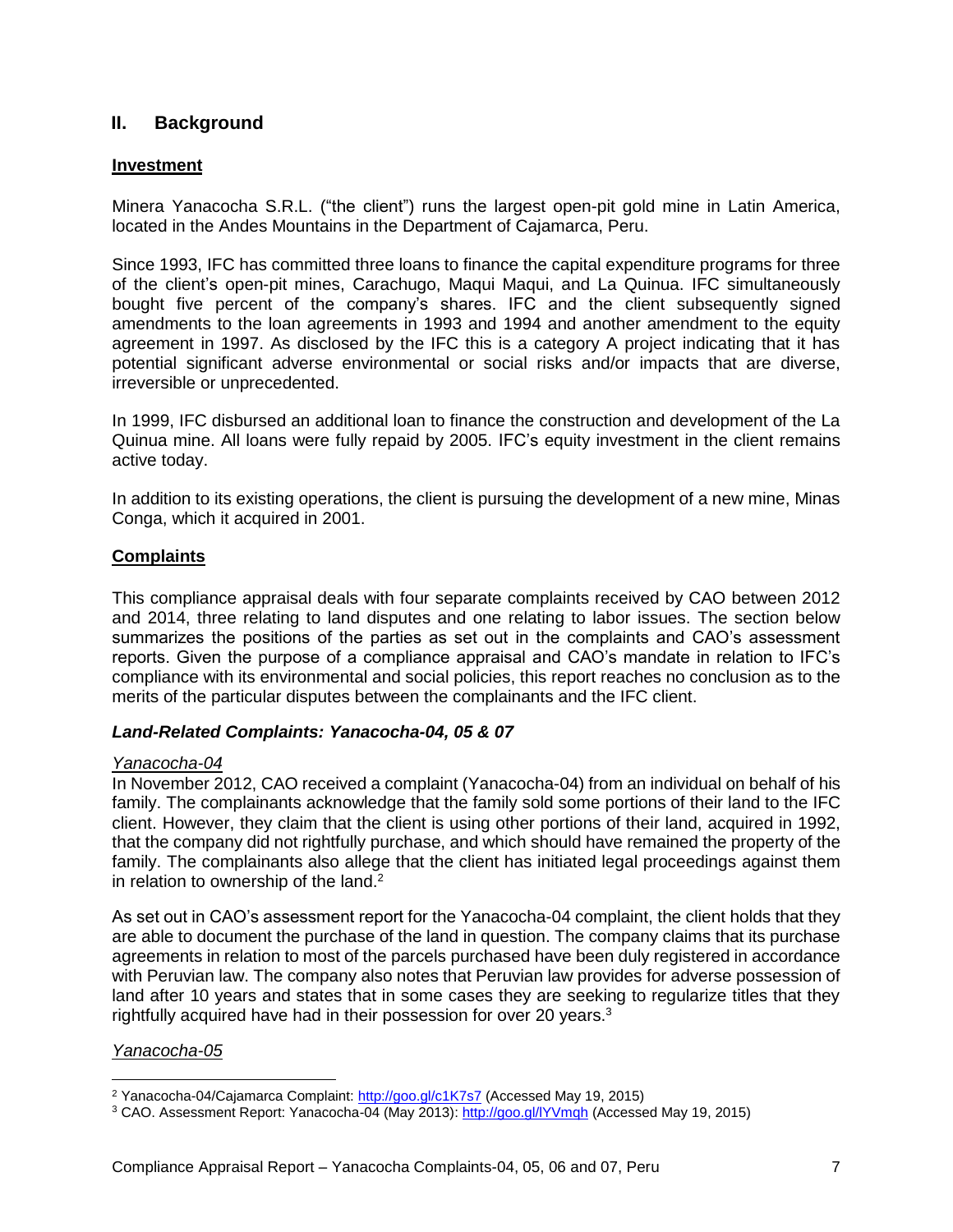In May 2013, CAO received a complaint from the descendants of two brothers in the Cajamarca region (Yanacocha-05) claiming they had inherited land from their father which was in part acquired in the course of a government agrarian reform process and in part sold, while other parcels remained the family's property. The family claims IFC's client is using these remaining parcels, but has not compensated the family. The descendants claim economic hardship and seek compensation for the land acquired by the client. The family has initiated several court proceedings in relation to the issues most recently in 2011.<sup>4</sup>

As set out in CAO's assessment report for the Yanacocha-05 complaint, the client states that the land in question is within the boundaries of its Conga project site and that, it has documentation to show that it was legitimately purchased from the rightful owners. According to the client the dispute with the Yanacocha-05 complainants stems from a different understanding of the boundaries of the disputed parcels. According to the company, there is no overlap between the land that the complainants own and its Minas Conga site.<sup>5</sup>

#### *Yanacocha-07*

In March 2014, CAO received a complaint (Yanacocha-07) from a family within the Sorochuco campesino community. The complainants acknowledge that the community of Sorochuco voluntarily sold lands to Minas Conga in 1995, 1997 and 2001, before Minas Conga was acquired by the IFC client. The complaints further allege that the IFC client has not recognized or fulfilled some commitments made by its predecessor at the time the land was acquired. Specifically, the complainants understood that they would receive additional benefits including: (a) a price adjustment should the land become part of a mining project; and (b) infrastructure and community development projects, including a medical post and a school. The complainants raise concerns that these commitments, which they state were documented in minutes of a meeting held on December 17, 1995, have never been recognized by the IFC client. The complainants note that they are not opposed to the Minas Conga project and would support it moving forward, but that the commitments made must first be fulfilled. They state that they believe in private sector development, but as original land owners they would like to see more tangible benefits for their community.<sup>6</sup>

As set out in CAO's assessment report for the Yanacocha-07 complaint, the client states the land in question was legitimately bought from the Sorochuco campesino community by its predecessor. According to the company, minutes of a meeting on December 12, 1995 are attached to the registered deed for the sale of the land and mention only one specific commitment to be fulfilled by the company, which is the construction of a road, a condition which the client sates was completed by Minas Conga. The client further states that it could not form an opinion on the legitimacy of the December 17, 1995 minutes and does not recognize any commitments beyond those that were registered when the land was sold. On this basis, and noting that the price paid at the time was above market value, the client has declined to consider a price adjustment on the compensation paid to the Sorochucho campesino community.<sup>7</sup>

#### <span id="page-7-0"></span>*Labor-Related Complaint: Yanacocha-06*

In February 2014, CAO received a complaint (Yanacocha-06) from a former employee of IFC's client who raised concerns about his employment and termination at La Quinua. He also raised concerns that his employment negatively affected his health. More specifically, the complainant

 $\overline{a}$ <sup>4</sup> Yanacocha-05/Cajamarca Complaint:<http://goo.gl/b4IQNe> (Accessed May 19, 2015)

<sup>5</sup> CAO Assessment Report: Yanacocha-05 (October 2013): <http://goo.gl/hHVlkk> (Accessed May 19, 2015)

<sup>6</sup> Yanacocha-07/Cajamarca Complaint:<http://goo.gl/1NM6d0> (Accessed May 19, 2015)

<sup>7</sup> CAO Assessment Report: Yanacocha-07 (July 2014): <http://goo.gl/fUtJ2p> (Accessed May 19, 2015)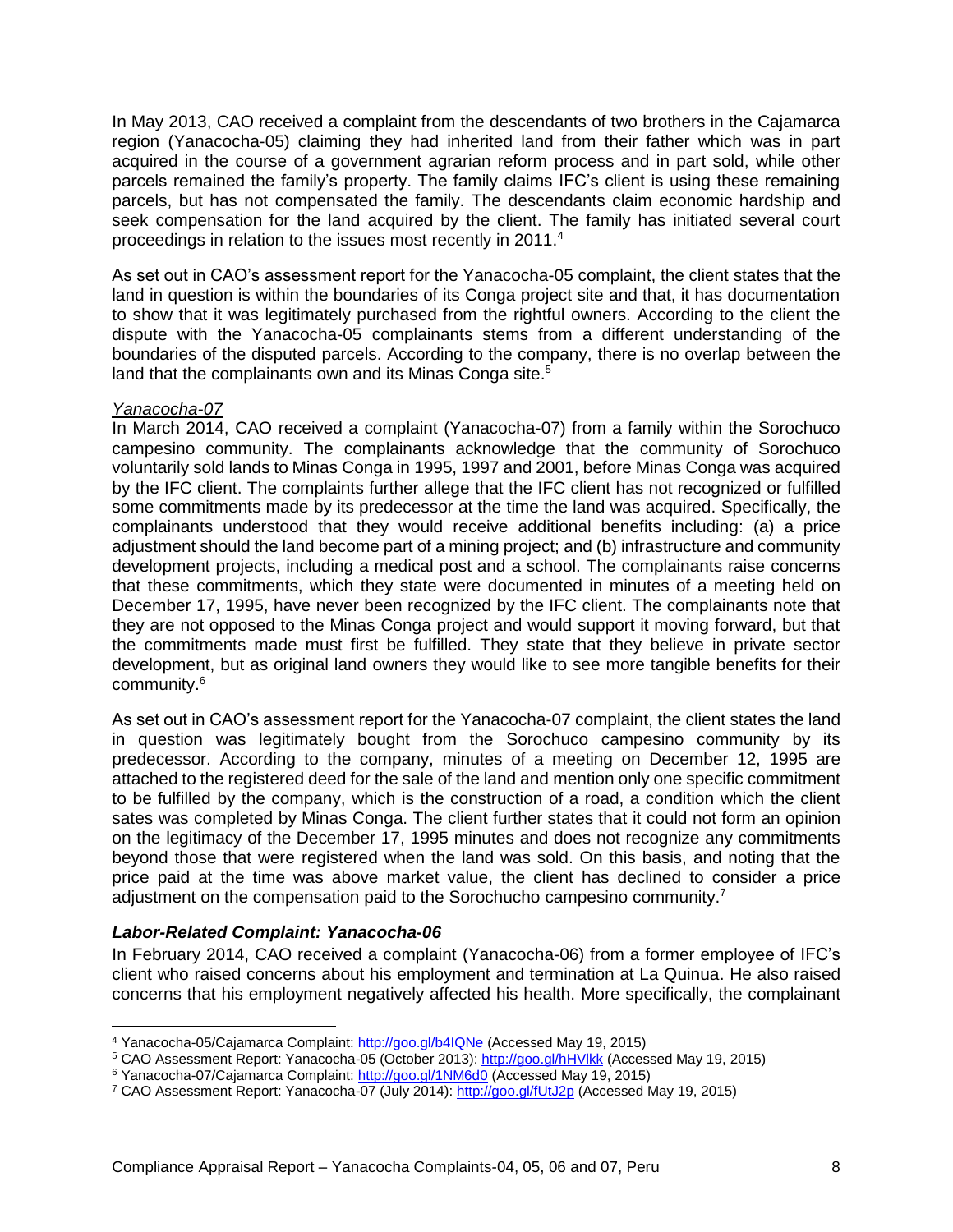reported that he was unfairly terminated in 2012 after more than 14 years of service and that his health has been affected from exposure to different chemicals, including cyanide and mercury. He also stated that other employees have suffered health impacts, particularly to the liver and lungs, after employment at Yanacocha.<sup>8</sup>

As set out in CAO's assessment report for the Yanacocha-07 complaint, the client asserts that the complainant's termination of employment followed due process and was for cause. The client also states that it is company policy and a legal obligation that all employees go through regular medical examinations and that they see no evidence that the complainant's examinations flagged a medical problem. The client also noted that the complainant had initiated legal proceedings and that it would prefer to see the issues addressed through the ongoing judicial process.<sup>9</sup>

## <span id="page-8-0"></span>**III. Analysis**

This section presents an analysis of IFC's policies, procedures, and standards as applied to the project and as relevant to the issues raised by the complainants.

#### <span id="page-8-1"></span>**IFC Policy Framework**

IFC's initial investments in the project were made in the context of its 1992 Internal Procedure for Environmental Review of IFC Projects (1992 Procedure). <sup>10</sup> The 1992 Procedure outlines the steps of IFC's environmental review and requires all IFC projects to meet the World Bank safeguard policies and guidelines or internationally accepted standards when no appropriate World Bank policies or guidelines exist (1992 Procedure, para. 2). 11

IFC's 1999 investment was made in the context of the 1998 Procedure for Environmental and Social Review of Projects<sup>12</sup> (1998 Procedure), which required compliance with IFC Environmental and Social Safeguard Policies.<sup>13</sup> These provide guidelines for IFC and its clients on how to prevent and mitigate undue harm to people and their environment.

In April 2006, following fundamental restructuring and revision, IFC approved its Policy on Social and Environmental Sustainability (2006 Sustainability Policy). In January 2012, IFC approved a new Sustainability Framework, incorporating an updated Sustainability Policy and Performance Standards (2012 Sustainability Framework).

The 2006 and 2012 versions of the Sustainability Policy are treated as applicable to IFC's supervision of its investment from April 30, 2006 and January 1, 2012 respectively. However, these newer frameworks are not enforceable with respect to the client as they were not included in the relevant investment agreements.

While IFC's loan agreements contained references to IFC's environmental and social requirements, no similar requirements were included for the equity investment. As a result, since the repayment of the loans in 2006, the client has no substantive environmental and social obligations with respect to IFC. At the same time, CAO notes: (a) that the client agreed to ongoing

 $\overline{a}$ 

<sup>8</sup> Yanacocha-06/Cajamarca Complaint (Confidential):<http://goo.gl/bCHcen> (Accessed May 15, 2015)

<sup>&</sup>lt;sup>9</sup> CAO. Assessment Report: Yanacocha-06 (July 2014): <http://goo.gl/SYinqB> (Accessed May 15, 2015)

<sup>10</sup> Internal Procedure for Environmental Review of International Finance Corporation Projects, IFC/SecM92-189, December 11, 1992

<sup>11</sup> 1992 Procedure, para. 2

<sup>12</sup> IFC Procedure for Environmental and Social Review of Projects (ESRP), December 1998

<sup>13</sup> IFC Environmental and Social Safeguard Policies, November 1998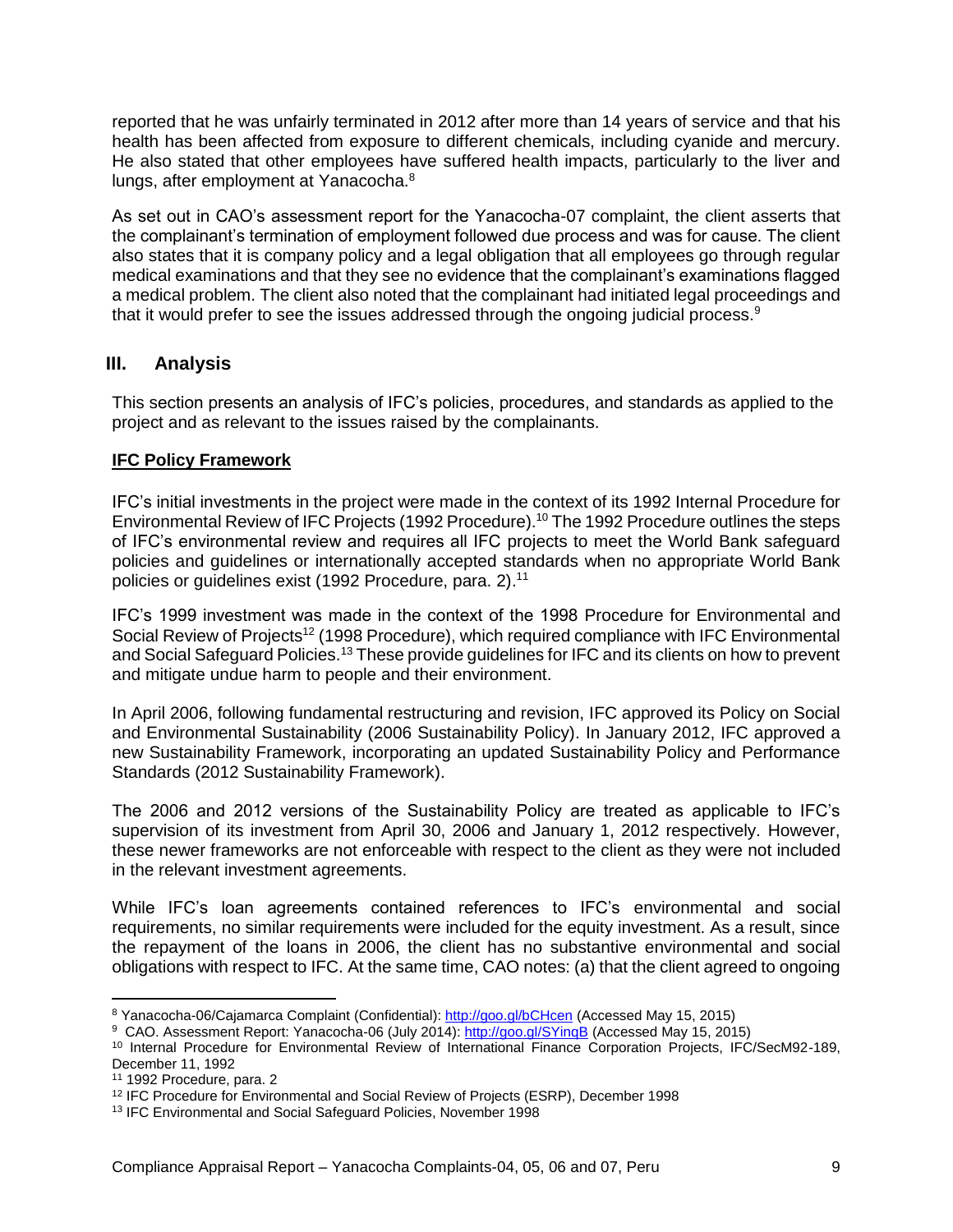environmental and social supervision from IFC, and (b) that IFC has continued to supervise the project with reference to its current environmental and social requirements, even though these are not binding on the client.

#### <span id="page-9-0"></span>**IFC's Pre-Investment Review and Supervision of the Project**

#### <span id="page-9-1"></span>*Land-Related Complaints: Yanacocha-04, 05 & 07*

In 1993, as today, IFC's main policy standard on land focused on "involuntary resettlement".<sup>14</sup> Though the wording of the policies has evolved, a key aspect of their application is the involuntary nature of the process. As articulated in the current IFC Performance Standards, involuntary resettlement does not apply in the case of market transactions in which the seller is not obliged to sell and the buyer cannot resort to expropriation.<sup>15</sup>

IFC's initial review of the investment did not identify land acquisition as an issue. The project's Environmental Assessment (February 1992) states that the project would be developed in a sparsely populated area without dwellings and/or displacement of family units. IFC therefore determined that the land acquisition did not involve expropriation, and did not apply Operational Directive (OD) 4.30 to the project. At this time, and in relation to IFC's subsequent investments with the client in 1994, 1997, and 1999, IFC maintained the view that the land for its client's mines had been acquired voluntarily and, as such, no involuntary resettlement had occurred.

Through the client's acquisition of Minas Conga S.R.L. in February 2001, IFC became an equity owner of Minas Conga. CAO has not found any documentation to suggest that IFC required the client to conduct due diligence regarding the land acquired by the Minas Conga prior to its purchase by the IFC client.

Subsequently, IFC became aware of a range of grievances from former landowners in the area of the mine, and has acknowledged shortcomings in its client's approach to land acquisition, particularly raising questions as to whether the classification of land purchases as "willing buyer – willing seller" was generally applicable as earlier assumed. In this context, IFC recommended a number of measures for the client to address concerns from landowners. These included the preparation of: (a) a former land owners support program; (b) a retrospective social baseline; (c) an external audit of the company's land acquisitions; (d) a new land acquisition policy, following the requirements of the IFC Performance Standards, and (e) a community grievance mechanism.

IFC's most recent supervision documentation for the project from 2014, notes that the client has developed a resettlement framework to govern future land acquisition. IFC also notes that the client has implemented a former land owner's support program designed to ensure that former land owners were not left worse off due to the project's acquisition of land. To ensure effective completion of the former land owners support program, IFC recommended that the client document the assistance provided with a view to: (a) providing assurance that affected people have not been left worse off due to the project's acquisition of land; and (b) targeting additional assistance to vulnerable households as needed. In relation to the Yanachocha-07 complaint, IFC's supervision documentation notes that legacy environmental and social issues typically become the responsibility of the new owners and recommends following up with the client with a view to better understanding the situation.

 $\overline{\phantom{a}}$ 

<sup>&</sup>lt;sup>14</sup> The applicable policy at the time of IFC's initial investment in Yanacocha was processed according to the World Bank 1990 Operational Directive 4.30.

<sup>&</sup>lt;sup>15</sup> IFC. 2012. Performance Standard 5 on Land Acquisition and Involuntary Resettlement.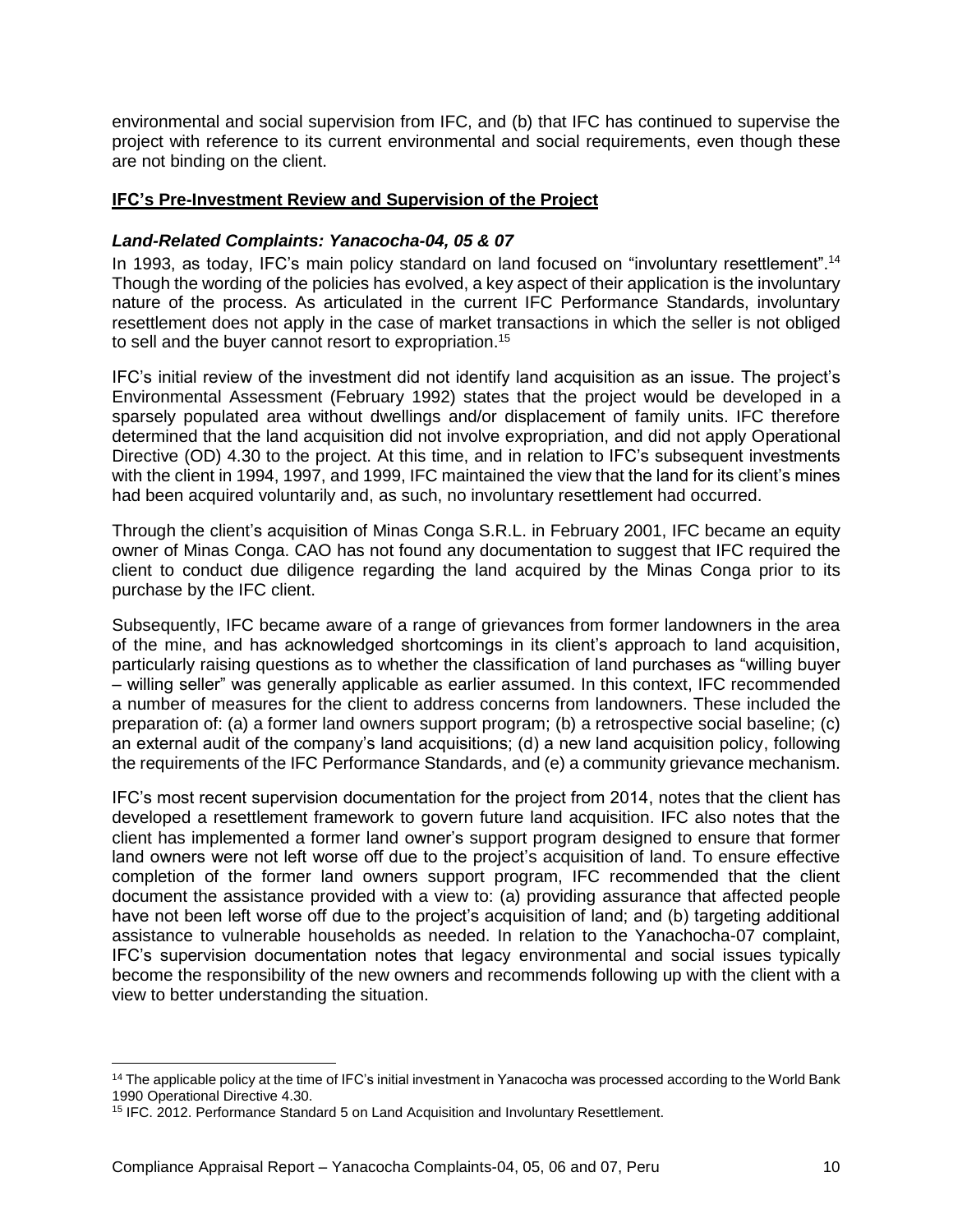#### <span id="page-10-0"></span>*Labor Related Complaint: Yanacocha-06*

When IFC conducted its initial environmental review of the project in 1992, it did not identify either labor or Occupational Health and Safety (OHS) issues as concerns. At this point, IFC had OHS standards. However, a broader labor standard for IFC projects did not exist until the development of Performance Standard 2 on Labor and Working Conditions in 2006.

In 1999, while presenting the La Quinua project to its Board of Directors, IFC noted that the client's safety record was consistent with international standards. In addition to new environmental and social requirements, the IFC client was required to carry out its activities in compliance with the Environmental Impact Assessment (EIA) and an updated set of Environmental, Health, and Safety Guidelines, which included OHS requirements. IFC also noted that an action plan by the client adequately addressed OHS and emergency response programs and facilities.

CAO notes that IFC's reporting on OHS issues in its early supervision documentation is limited, but generally positive. In 2002, IFC noted that the client's OHS performance had improved in recent years. In 2004, IFC was informed that the client was undergoing an audit by an accredited consultant with the intention of applying for an international OHS certification (OHSAS 18001). In a review of the client's performance in 2005, IFC concluded that its client was implementing an effective hazmat management program that was in compliance with IFC guidelines.

Starting in 2007, however, IFC's supervision documentation noted that OHS data was missing in the client's Annual Monitoring Reports (AMRs), which was a new requirement under the 2006 Performance Standards. Accordingly, IFC requested more detailed information from the client. When relevant data was not reported in subsequent AMRs, IFC included a focus on OHS issues in its supervision of the client. Through 2014, IFC noted questions regarding the adequacy of the client's OHS reporting. Relevant to the issues raised by the complainant, CAO notes that IFC's supervision documentation from 2008 raises concerns regarding mercury emissions exceeding applicable standards. However by 2014, IFC reported that this issue was being managed adequately by its client and in line with good international industry practice.

In summary, IFC has raised ongoing concerns regarding the adequacy of the client's reporting on OHS, and worked with the client to improve performance in this regard. However, IFC has not engaged with the client on the specific OHS or labor concerns raised by the Yanacocha-06 complainant as these were considered to be beyond the scope of IFC's typical supervision responsibilities.

## <span id="page-10-1"></span>**IV. CAO Decision**

The purpose of a compliance appraisal as set out in CAO's Operational Guidelines is to ensure that compliance investigations are initiated only for those projects that raise substantial concerns regarding environmental and/or social outcomes and/or issues of systemic importance to IFC or MIGA. In deciding whether to initiate an investigation, CAO weighs factors including the significance of the environmental and social concerns raised in a complaint, results of a preliminary review of IFC's environmental and social performance in relation to these issues, and a more general assessment of whether a compliance investigation is the appropriate response.

This appraisal considers three separate complaints (Yanacocha-04, 05 and 07) related to the client's purchases of land for the project, and one complaint (Yanacocha-06) from a former employee regarding labor issues.